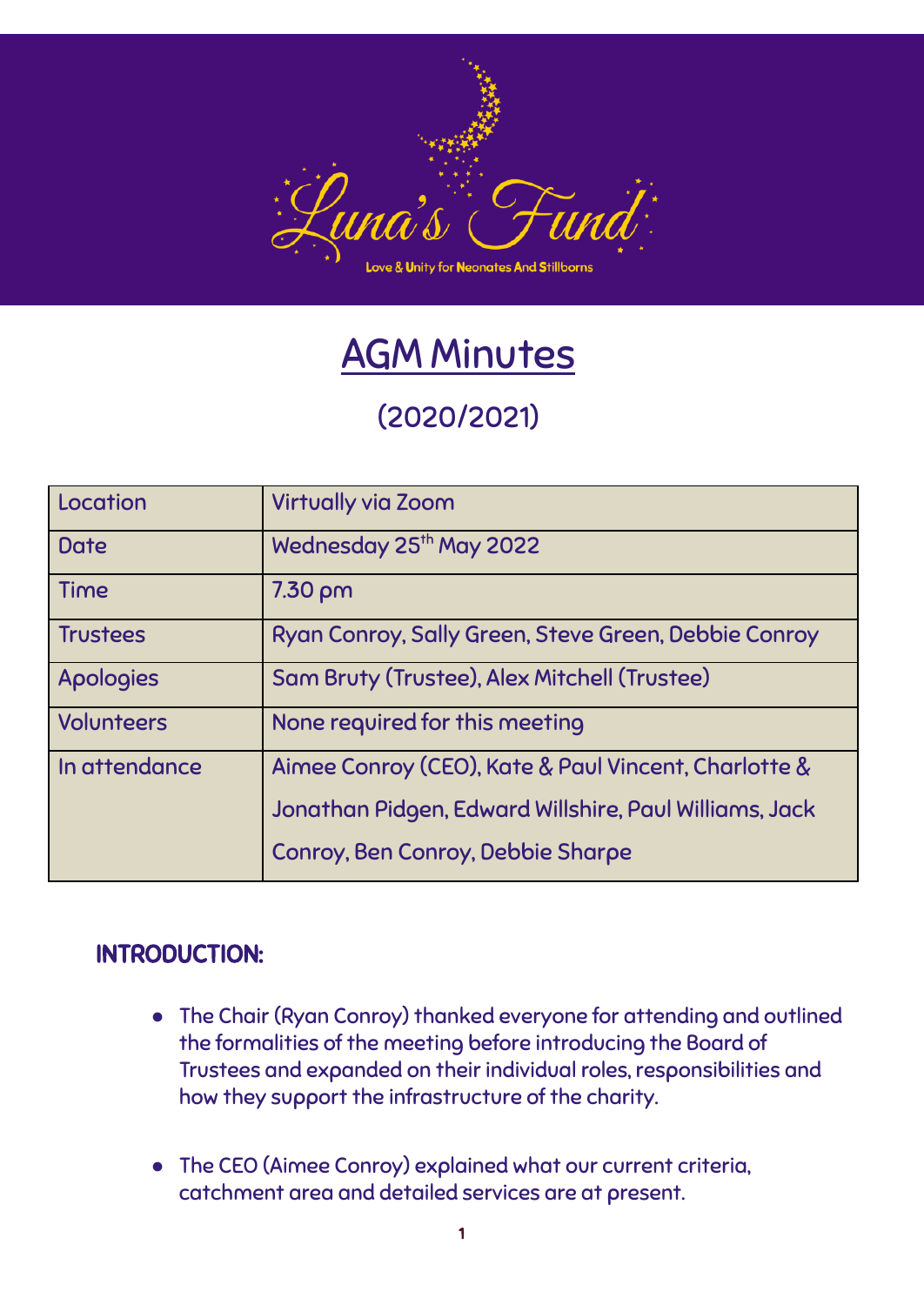## CHAIR'S ANNUAL REPORT – (August 2020 – July 2021):

- Please refer to the Chair's Annual [Report.](https://www.lunasfund.com/_files/ugd/0a3c96_7965fb76a1ee4d51830ddeeaf2ab4d60.pdf)
- Aimee Conroy delivered a detailed [presentation](https://www.lunasfund.com/_files/ugd/0a3c96_b1a8d232035d47b580bc4fdf4bbc2029.pdf) of the 2020/2021 annual report, including the following topics:
	- Future growth and pipeline projects
	- An insight into our current services, including an update and referral statistics
	- An overview of the operating period activities covered by the [Trustees](https://docs.google.com/document/u/0/d/1lPSn1uu1DUjdYZ3-tSAVrHuJG6gSjI5xcDnm5bbRRko/edit) Annual Report
	- The CEO then updated attendees on the new activities since the report, including plans for the coming months.

#### TREASURER'S ANNUAL REPORT: (August 2020 – July 2021):

- Please refer to the [Treasurers'](https://www.lunasfund.com/_files/ugd/0a3c96_d3c1076398434df5bf67051872c138c7.pdf) Annual Report.
- The Treasurer (Steve Green) outlined the accounts for this period and discussed 3 areas: Legalities, Operational Analysis and Non-financial benefits.
- Steve Green confirmed that the charity has met their legal obligation by submitting their audited accounts to the Charity Commission in good time.
- Steve Green explained that he has grouped donations and fundraising activities, so we can track and analyse the numerous sources of income to celebrate every contribution to recognise the generosity and personal sacrifice behind every activity.
- The tables showed the first 2 accounting periods and will be expanded each year so that we never lose sight of where it all started, and just how wide, varied and imaginative our supporters have been to enable the charity to deliver its objects and most importantly, support our beneficiaries.
- Steve Green finished his report by raising the non-financial benefits the charity's work generates. This includes: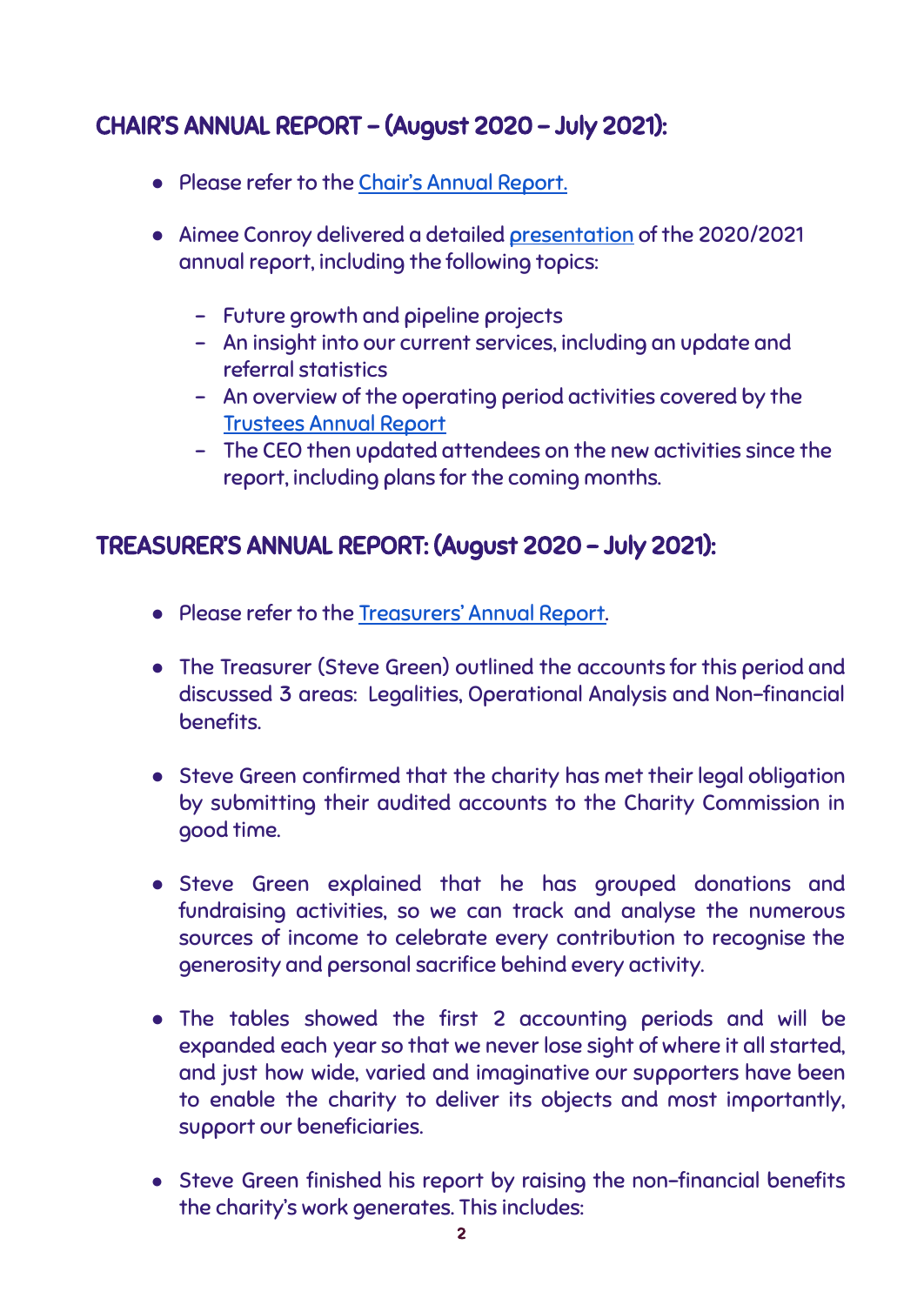- The benefit to the community and to the public of every event
- The benefit of individual self-growth through personal challenges and opportunities
- The benefit to individual mental health and wellbeing from a sense of commitment, contribution and achievement
- The benefit of forming friendships and connecting with others through our common purpose

#### AUDITOR OF ACCOUNTS: (August 2020 – July 2021)

● The accounts have been audited by Graham Roberts at Blackwell Bate Chartered Accountants & Tax Advisers Ltd, 122 Fore Street, Saltash, Cornwall, PL12 6JW and are published with The [Charity](https://register-of-charities.charitycommission.gov.uk/charity-search/-/charity-details/5135638) [Commission](https://register-of-charities.charitycommission.gov.uk/charity-search/-/charity-details/5135638).

### Q&A/FEEDBACK:

- At the end of the presentation the CEO offered the opportunity for questions from attendees.
- Ed Willshire enquired how much the Trustees think will be required to purchase Luna's Lodge. The CEO explained that the current focus is on supporting beneficiaries, and that no formal valuation has been sought, but for the land and building, a ballpark sum of £250K was possibly the target before any real thought, conversations and research regarding investors, grants or partnerships are to begin. The Chair explained that this will be researched in more detail as the reserves increase.
- Aimee Conroy thanked Debbie Sharpe for expressing her interest in becoming a Fund Volunteer, and welcomed her to the team.
- Kate & Paul Vincent expressed their wish to apply for a Fund Volunteer role. AC thanked them and confirmed that she would contact them after the meeting.
- Kate Vincent asked if our charity would be organising our own 'Wave of Light' event during Baby Loss Awareness Week, now that Little Things & Co has closed their doors in the charitable sector. It was